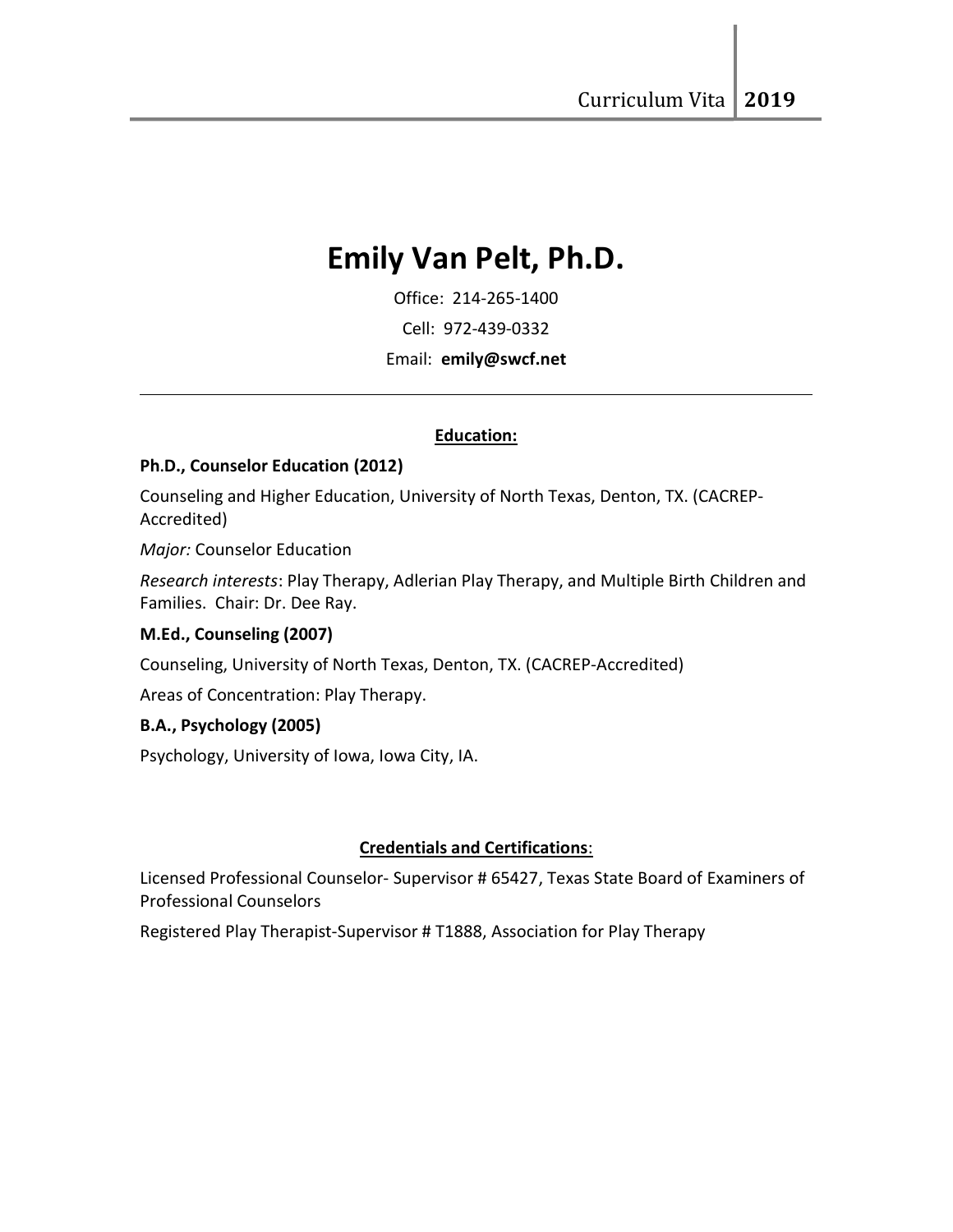|              | <b>Clinical Experience:</b>                                                                                                       |
|--------------|-----------------------------------------------------------------------------------------------------------------------------------|
| 2018-Present | Emily Van Pelt, Ph.D., PLLC                                                                                                       |
|              | <b>President/Owner</b>                                                                                                            |
|              | Dallas, TX                                                                                                                        |
|              | Emily Van Pelt, Ph.D., PLLC is a private practice counseling firm                                                                 |
|              | that was established in 2018 to provide counseling services to                                                                    |
|              | children and their families. As President and Owner, Dr. Van Pelt's                                                               |
|              | duties primarily consist of individual counseling sessions, family<br>and reunification counseling sessions, and public speaking. |
| 2011-2017    | <b>Beckloff Pediatric Behavioral Center</b>                                                                                       |
|              | <b>Director of Clinical Services</b>                                                                                              |
|              | Dallas, TX                                                                                                                        |
|              | Beckloff Pediatric Behavioral Center is a private practice                                                                        |
|              | establishment that provides counseling services and psycho-<br>educational assessments to children and their families in the      |
|              | community. Duties primarily included individual counseling                                                                        |
|              | sessions, family and reunification counseling sessions, supervision                                                               |
|              | of other clinicians, and public speaking.                                                                                         |
| 2009-2011    | University of North Texas, Dallas Clinic                                                                                          |
|              | <b>Assistant Clinic Director</b>                                                                                                  |
|              | University of North Texas                                                                                                         |
|              | Dallas, TX                                                                                                                        |
|              | Aided professors and masters' level students, duties included                                                                     |
|              | conducting orientations, intakes, scheduling, and individual,                                                                     |
|              | triadic, and group supervision. (CACREP-Accredited)                                                                               |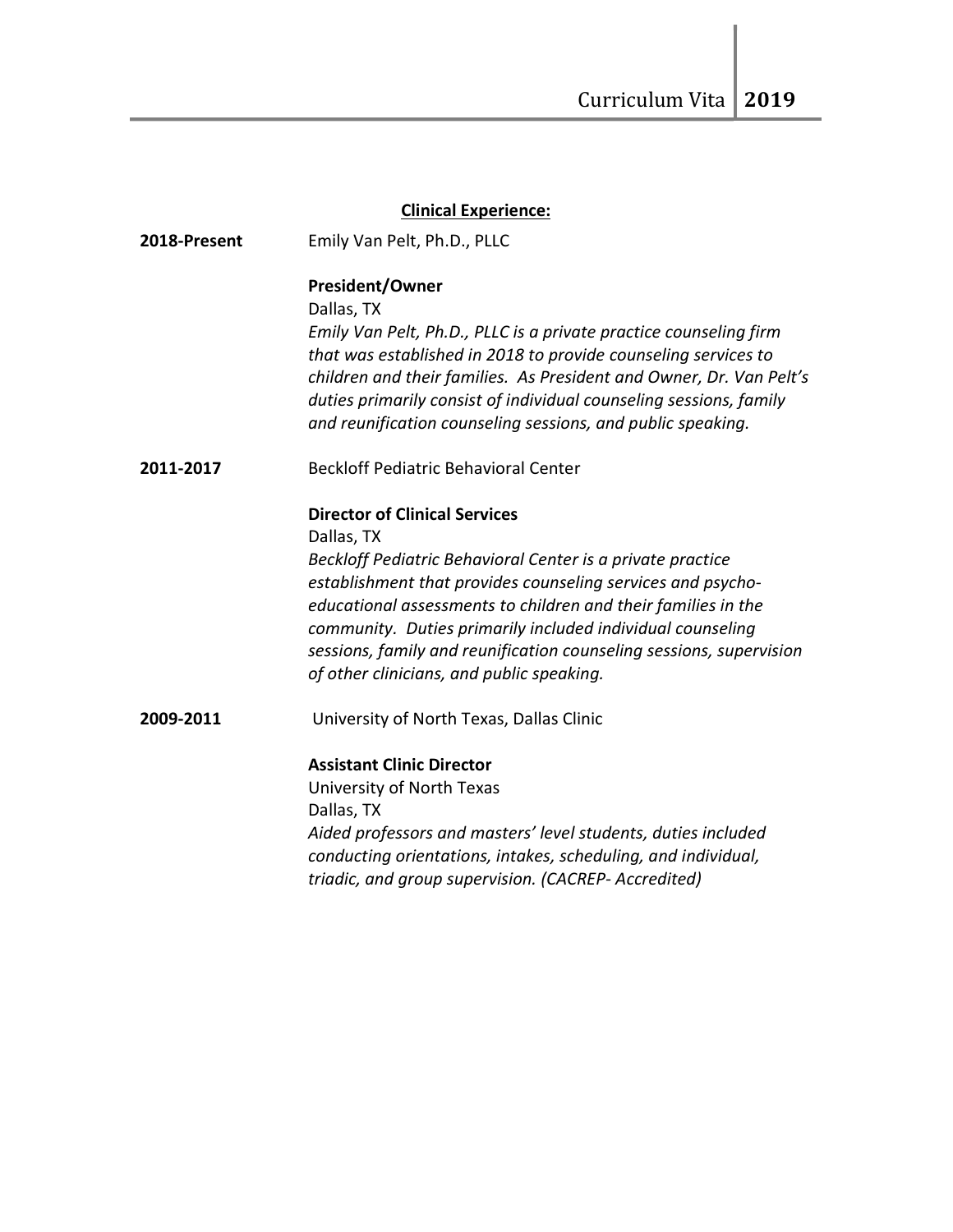#### Teaching Experience:

- Fall 2008 Coun 3600: Therapeutic Play, University of North Texas, Denton, TX. Discussion leader.
- Summer 2009 Coun 5680: Basic Skills in Counseling, University of North Texas at Dallas, TX. Teaching Assistant.
- Fall 2009 Coun 5660: Advanced Skills in Counseling, University of North Texas at Dallas, TX. Teaching Assistant.
- Spring 2010 Coun 5640: Group Play Therapy, University of North Texas at Dallas, TX. Guest lecturer.
- Summer 2010 Coun 5730: Appraisal in Adult Counseling, University of North Texas at Dallas, TX. Guest lecturer.
- Fall 2010 Coun 3600: Therapeutic Play, University of North Texas, Denton, TX. Teaching Assistant.
- Summer 2011 Coun 5700: Introduction to Play Therapy, University of North Texas, Denton, TX. Co-Teaching.
- Summer 2012 Coun 5690: Practicum in Counseling, University of North Texas, Dallas, TX. Adjunct Faculty Professor.
- Fall 2012 Coun 5690: Practicum in Counseling, University of North Texas, Dallas, TX. Adjunct Faculty Professor.
- Spring 2013 Coun 5690: Practicum in Counseling, University of North Texas, Dallas, TX. Adjunct Faculty Professor.
- Summer 2013 Coun 5690: Practicum in Counseling, University of North Texas, Dallas, TX. Adjunct Faculty Professor.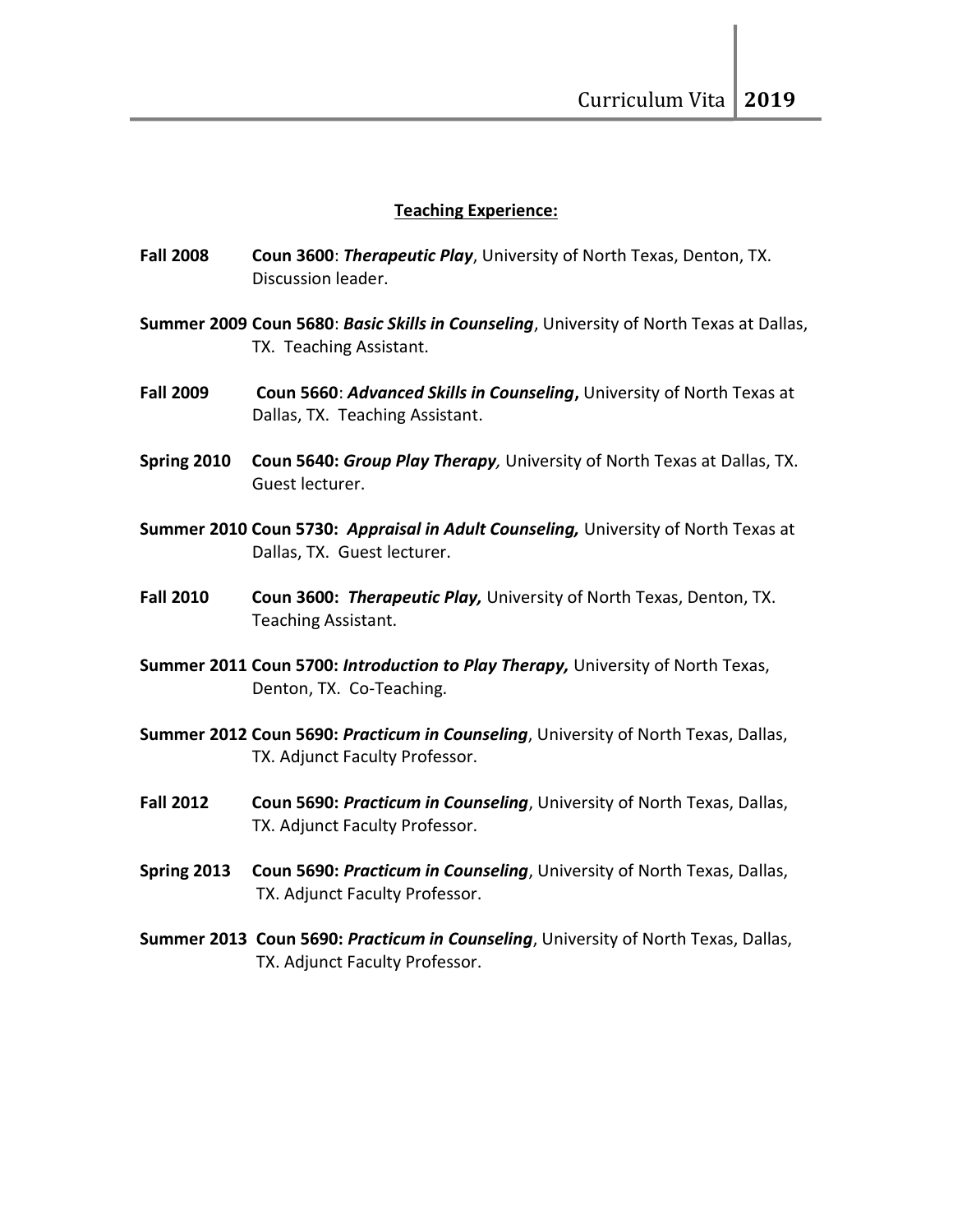# Supervision Experience:

2012-2017 Supervisor: Beckloff Pediatric Behavioral Center, BPBC, Dallas, TX. Responsible for the clinical supervision of counselors holding the LPCinternship status, practicum students, and field work students.

# Most Current Professional Presentations:

**Children in the Middle (Fall 2015), Co-presented at Beckloff Pediatric Behavioral Center** Dallas, TX.

**Executive Functioning in the Schools (Fall 2015), Co-presented at All Saints Catholic** Schools Dallas, TX.

Children in the Middle (Spring 2016), Co-presented at Beckloff Pediatric Behavioral Center Dallas, TX.

Children in the Middle (Fall 2016), Co-presented at Beckloff Pediatric Behavioral Center Dallas, TX.

Raising Confident Kids! (Fall 2016), Co-presented at Good Shepherd Episcopal Church.

Children in the Middle (Spring 2017), Co-presented at Beckloff Pediatric Behavioral Center. Dallas, TX.

Play Therapy in the Courtroom (Spring 2017), University of North Texas. Denton, TX.

Raising Strong Willed Children (Spring 2017), Co-presented at Coppell Early Childhood Group.

Raising Strong Willed Children (Spring 2018), Co-presented at Lamplighter School. Dallas, TX.

Raising Strong Willed Children (Fall 2018), Coppell Early Childhood Group.

Interviewing Children (Fall 2018), Co-presented at 13<sup>th</sup> Symposium on Child Custody Evaluations for Association of Family and Conciliation Courts. Denver, CO.

Ethical Procedures, Pitfalls and Preparation-in responses to forensic issues, (Fall 2018), Co-presented at Christian Association of Psychological Studies-DFW Chapter. Plano, TX.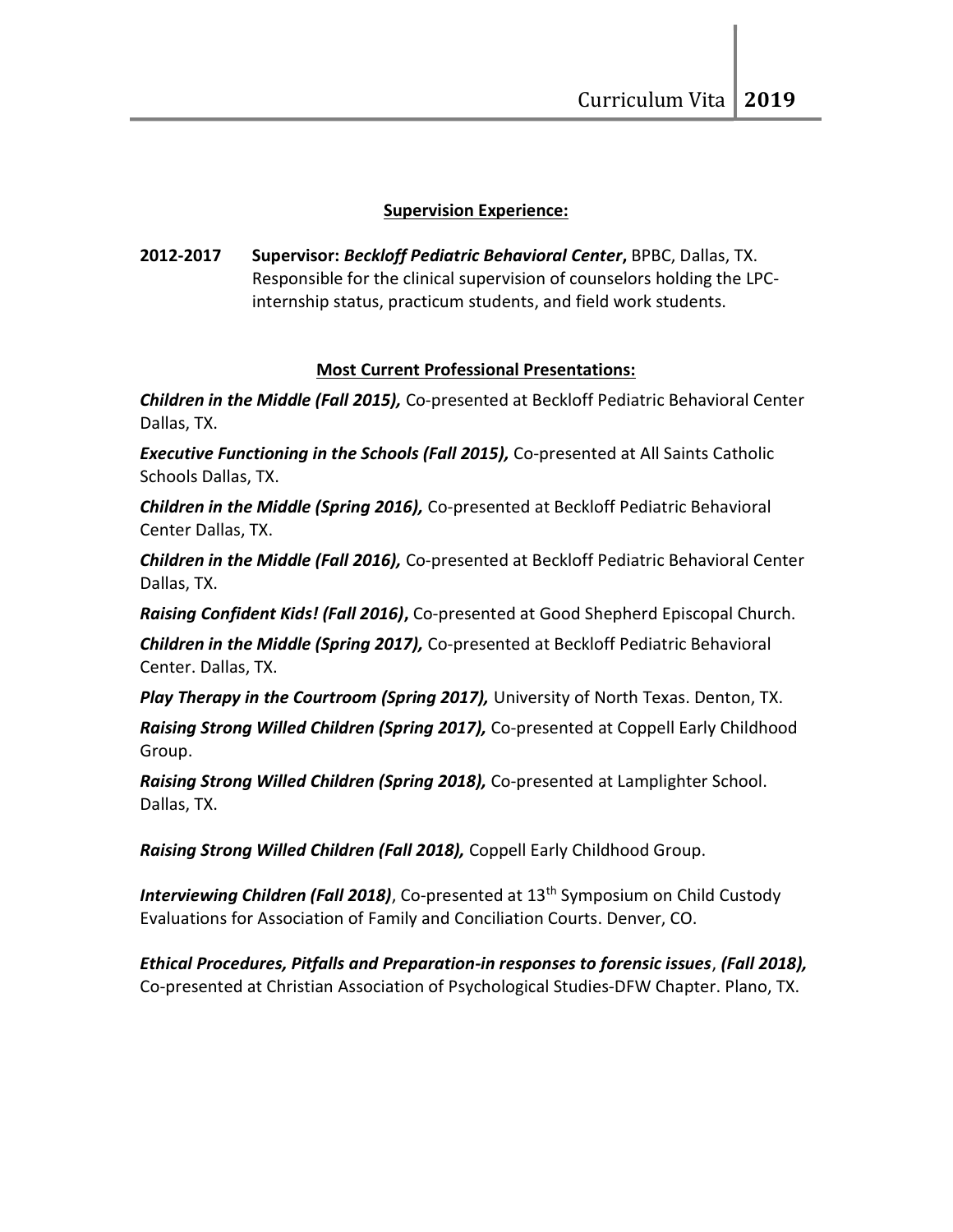# Professional Development and Specialized Training:

# Continuing Education:

The Expert, Expert Witness; Texas Association of Family and Conciliation Courts 2019 Annual Conference. The Woodlands, TX Spring 2019.

The Changing Faces of Our Social Landscape. Licensing and Legal Issues: what every therapist needs to know; North Texas Families in Transition. McKinney, TX Spring 2019.

Association of Family and Conciliation Courts 13<sup>th</sup> Symposium; Denver, CO Fall 2018.

How to Defend Your License Before the Board: Complaint Process; Life Tree Counseling Center, INC. Addison, TX, Fall 2018.

HIPAA & TMRPA Compliance is Important. Noncompliance is Expensive; Duffee and Eitzen. Dallas, TX, Fall 2018.

Wait, What?! I don't do court cases! Ethical implications, best clinical practices, and therapeutic approaches for therapists who find themselves unwillingly dealing with family law matters; Gomez Counseling. Plano, TX Spring 2018.

Top 5 Things You Need to Know About Testifying in Court; Divorce Mediation Centers of America. Plano, TX Spring 2018.

Intervention Between Two Homes; Children in the Middle. Denton, TX, Spring 2015.

Play Therapy in the Courtroom; Association for Play Therapy. Spring 2015.

Collaborative Law Interdisciplinary Training; The Collaborative Law Institute of Texas. San Antonio, TX, Summer 2014.

Family Mediation Training Course; Dr. Nancy K. Ferrell. Conflict Happens. Dallas, TX, Fall 2014.

New Ways for Families; William A. Eddy. Georgetown, TX, Summer 2013.

**Basic Mediation Training;** Dr. Nancy K. Ferrell. Conflict Happens. Dallas, TX, Spring 2013.